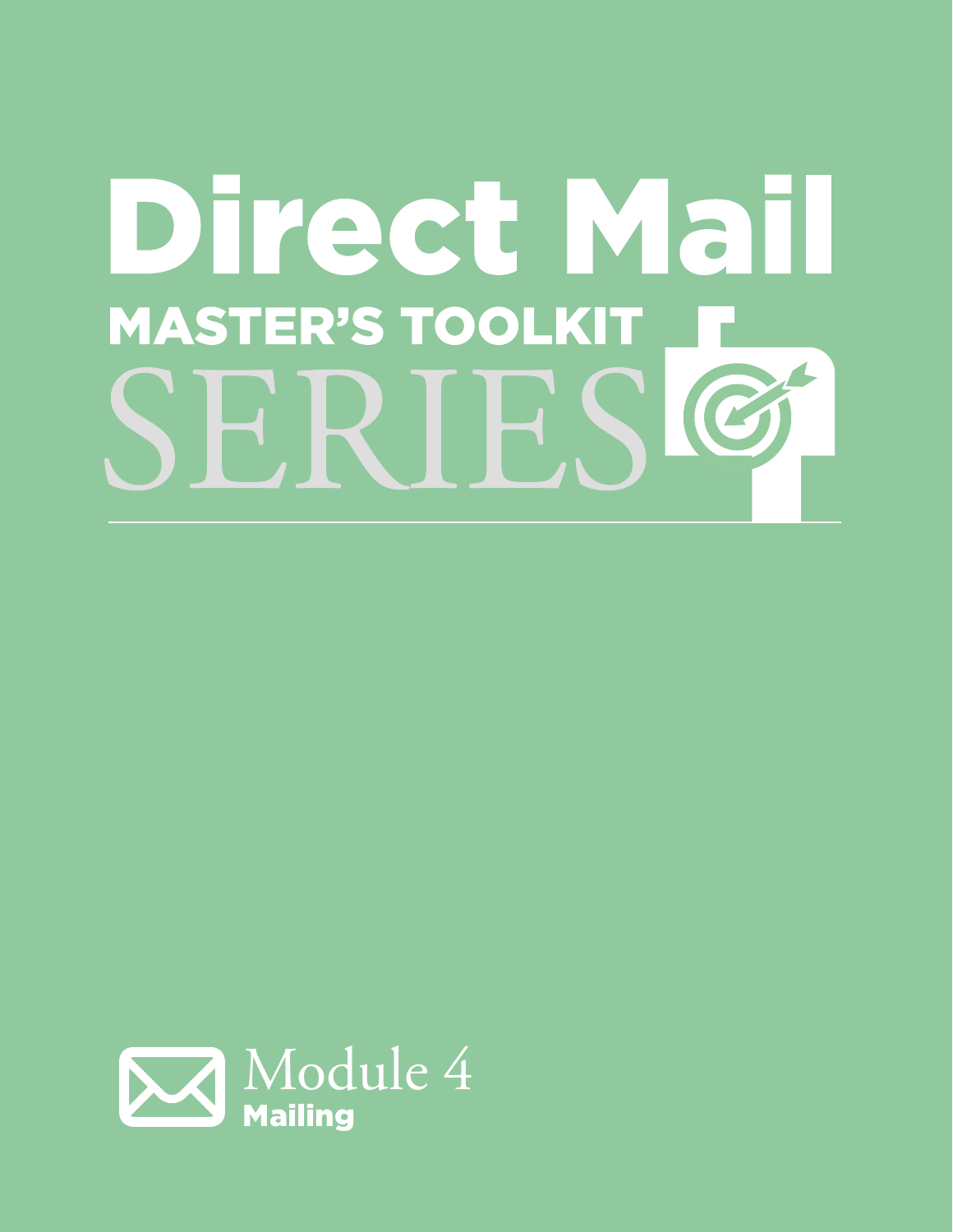When you're ready to mail your bundle, knowing how to save a bundle is helpful. There are many resources available to help navigate postal rules and regulations, and PFL has a full team of mailing professionals. The format of your direct mail campaign is going to dictate your cost. We'll cover the basics here and talk about a new program called Every Door Direct Mail®, which is an alternative to list-based direct mail.

# What Mailing Class is Right for Me?

Have you wondered what the difference between First Class and Bulk (or Standard) mail really is? It's more than just the cost of the postage and speed of delivery. To make it easier to handle and sort your mail, the USPS offers incentives for making your mail piece machine-friendly to help speed up sorting and delivery.

|                                                              | <b>First Class Mail</b>                                                                                                          | <b>First Class Pre-Sorted</b>                                                                                         | <b>Standard Mail (aka Bulk Mail)</b>                                                                                  |
|--------------------------------------------------------------|----------------------------------------------------------------------------------------------------------------------------------|-----------------------------------------------------------------------------------------------------------------------|-----------------------------------------------------------------------------------------------------------------------|
| Cost                                                         | Most Expensive                                                                                                                   | Discount off First Class<br>because the sorting step is<br>done ahead of time.                                        | Discount off First Class<br>Presorted because the USPS<br>has more flexibility on<br>delivery speed.                  |
| <b>Speed</b>                                                 | Delivered in 1 to 3 days<br>nationwide                                                                                           | Delivered in 1 to 3 days<br>nationwide                                                                                | Most pieces delivered in 2-9<br>days, with some stragglers.                                                           |
| <b>Quantity</b>                                              | Any quantity                                                                                                                     | 500 piece minimum                                                                                                     | 200 piece minimum                                                                                                     |
| <b>Mailing Panel</b><br><b>Design</b><br><b>Restrictions</b> | No specific restrictions<br>but the USPS will add<br>an unsightly barcode.<br>unless it is applied in<br>the addressing process. | Requires open space for the<br>printing of the address and<br>barcode so that it can be<br>read by a sorting machine. | Requires open space for the<br>printing of the address and<br>barcode so that it can be read<br>by a sorting machine. |

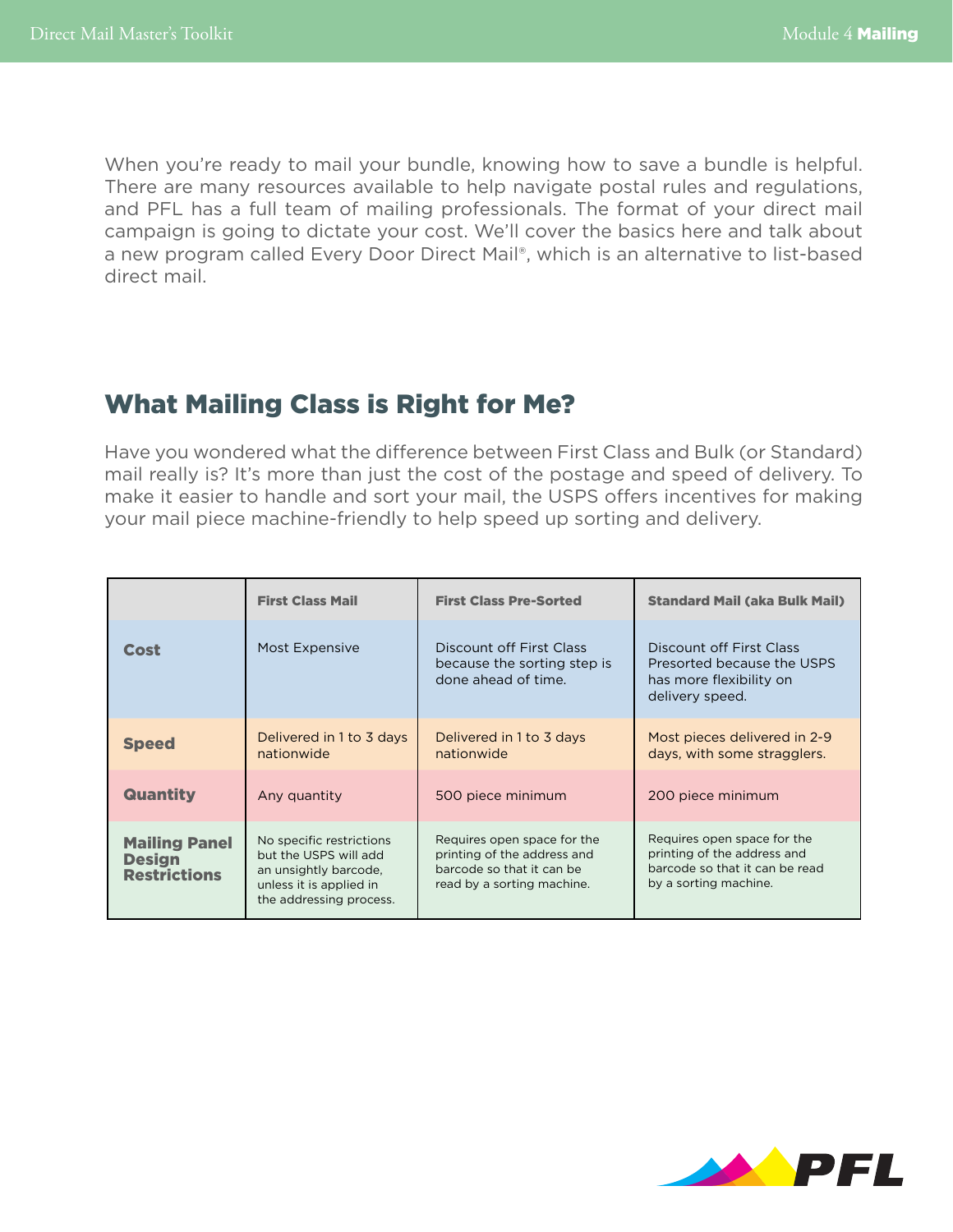## Mailing Service Endorsements Serve You

While the term may not be familiar, the concept should be. Service endorsements are instructions to the USPS on what to do with your mail if it can't be delivered.

Two of the most common endorsements are:

#### Return Service Requested

The mail piece will be returned to the sender with a sticker showing the new address or reason for non-delivery.

#### Temporary Return Service Requested

The undeliverable mail piece will be forwarded to the new address if the recipient filed a temporary change-of-address request.

There is no charge for these services if you mail with the First Class options. For Standard (Bulk) Mail, if you choose to put the endorsement on the piece you'll receive the returned piece and pay a First Class rate plus a nominal charge for the service. If you don't put the endorsement the USPS will toss the undeliverables. If you want to reach more of your recipients and keep your addresses updated, these endorsements will serve you well.

# Size it Right for the Best Postage Rates

Size matters when it comes to sorting mail with machines. The USPS has grouped mail into four different size categories. While there are complex calculations used to determine the size of your mail piece, here are a few guidelines that relate to most business mail:



#### Postcard Rate

 $4-\frac{1}{2} \times 5-\frac{1}{2}$  and  $4 \times 6$  postcards qualify for this postage rate

2

#### Letter Rate

at least  $3\frac{1}{2}$ " high x  $5$ " wide but not more than  $6\frac{1}{8}$ " high x  $11\frac{1}{2}$ " wide



#### Large Envelopes and Flats

bigger than a letter but not more than 12" high x 15" wide



#### Packages

for everything else. If your mail piece isn't a postcard, letter or flat, then it's considered a package.

Thickness and shape also factor into mailing service rates. If you're using an exceptionally thick paper or non-standard shape (dimensional mailers), your piece may not qualify for the lowest rates. Squares are also more expensive than horizontal formats.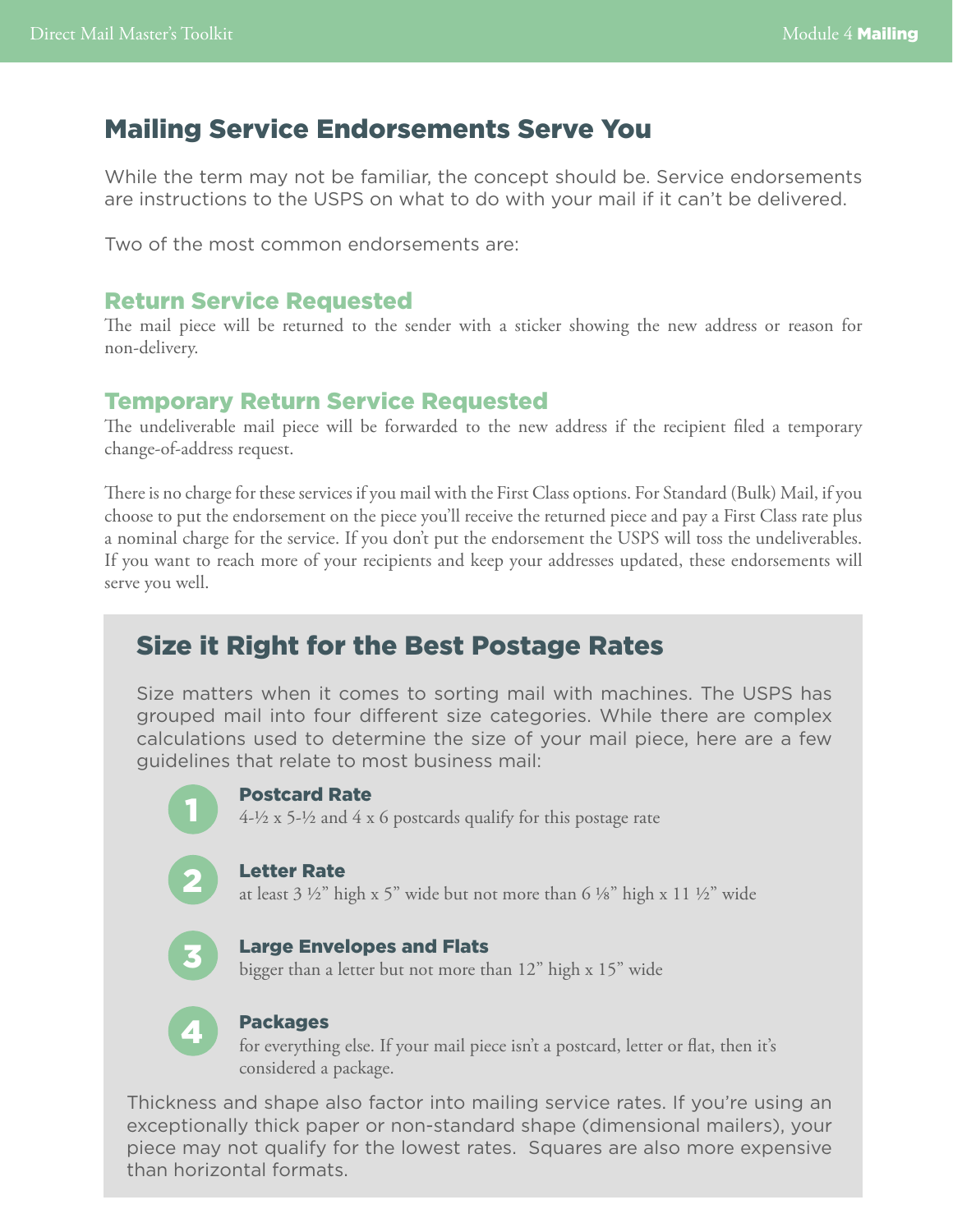# Staggered Mailings and Multi-Piece Mailers

### Staggered Mailings

Staggered mailings are a great way to control your marketing budget and lead generation. With a staggered mailing, you can print all of your pieces at once and store them without charge until you are ready to mail. This ensures print savings without having to pay all of the mailing costs at the same time.

#### Multi-Piece Mailers

Personalized and multi-piece mailers have both proven to produce better response rates. By folding, collating, tipping-on or inserting almost anything into your direct mail, you create a 3-D interactive experience for the recipient. You can print different pieces, sizes and stocks and then collate them all together to create a high-impact self-mailer. The high-quality personalization capabilities of digital printing allows you to personalize each piece.



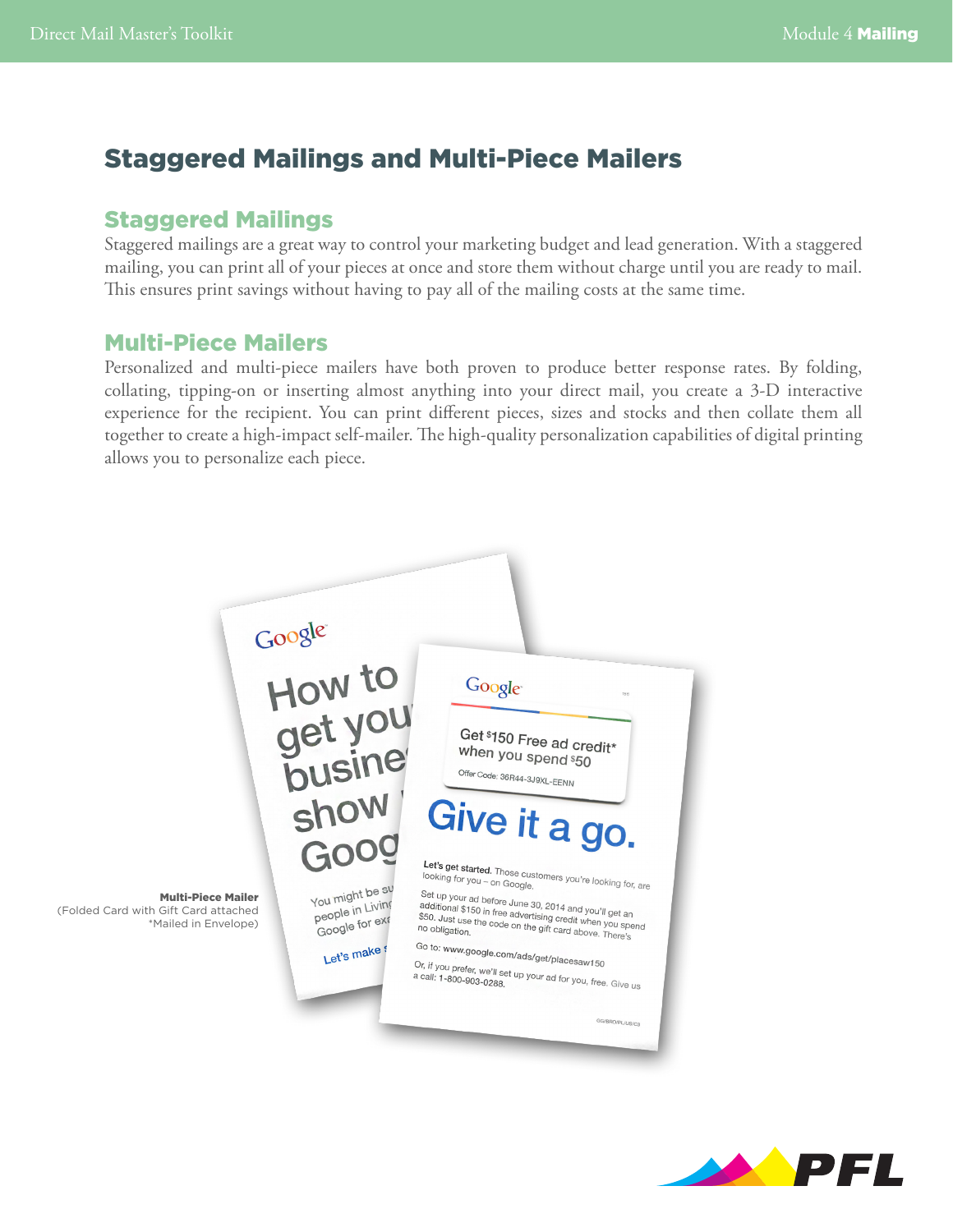# USPS Mail Layout Templates

These US Mail layout guides help in preparing your direct mail postcard, brochure, newsletter, or greeting card design to comply with Postal Service regulations.

Mailing pieces require clear space (free of any design elements) to allow for barcoding, addressing and permit imprinting. This ensures that the mail piece is eligible for your preferred mail service class and that no content in your piece is covered during the addressing and mailing process. This will allow your mail to flow through the USPS system as fast as possible.

Sometimes it takes a creative design to accomplish your design goals and still comply with the mailing regulations. Give us a call if you would like some ideas or advice.

#### Brochure and Newsletter Mailing Templates

- [8.5 x 11 Half-Fold Brochure or Newsletter](http://www.printingforless.com/templates/mailing/8.5x11_Half_Fold.pdf)
- [8.5 x 11 Tri-Fold Brochure or Newsletter](http://www.printingforless.com/templates/mailing/8.5x11_Tri_Fold.pdf)
- [8.5 x 14 Half-Fold Brochure](http://www.printingforless.com/templates/mailing/8.5x14_Half_Fold.pdf)
- [8.5 x 14 Tri-Fold Brochure](http://www.printingforless.com/templates/mailing/8.5x14_Tri_Fold.pdf)
- [11 x 17 Half-Fold Brochure or Newsletter](http://www.printingforless.com/templates/mailing/11x17_Half_Fold.pdf)
- [11 x 17 Half-Then-Half Brochure or Newsletter](http://www.printingforless.com/templates/mailing/11x17_Half_Then_Half.pdf)
- [11 x 17 Tri-Fold Brochure or Newsletter](http://www.printingforless.com/templates/mailing/11x17_Tri_Fold.pdf)

#### Postcard Mailing Templates

- [4.25 x 5.5 Postcard](http://www.printingforless.com/templates/mailing/4.25x5.5_Postcard.pdf)
- [4 x 6 Postcard](http://www.printingforless.com/templates/mailing/4x6_Postcard.pdf)
- [5.5 x 8.5 Postcard](http://www.printingforless.com/templates/mailing/5.5X8.5_Postcard.pdf)
- [5 x 7 Postcard](http://www.printingforless.com/templates/mailing/5x7_Postcards.pdf)
- [6 x 9 Postcard](http://www.printingforless.com/templates/mailing/6x9_Postcard.pdf)
- [6 x 11 Postcard](http://www.printingforless.com/templates/mailing/6x11_Postcard.pdf)

#### Envelope Mailing Templates

- 5[.25 x 7.25 Greeting Card Envelope](http://www.printingforless.com/templates/mailing/5.25x7.25_Envelope.pdf)
- [4.375 x 5.7 Notecard Envelope](http://www.printingforless.com/templates/mailing/4.375x5.75_Envelope.pdf)

#### Catalog Mailing Templates

- [5.5 x 8.5 Catalog or Booklet](http://www.printingforless.com/templates/mailing/5.5x8.5_Catalog.pdf)
- [8.5 x 11 Catalog or Booklet](http://www.printingforless.com/templates/mailing/8.5x11_Catalog.pdf)

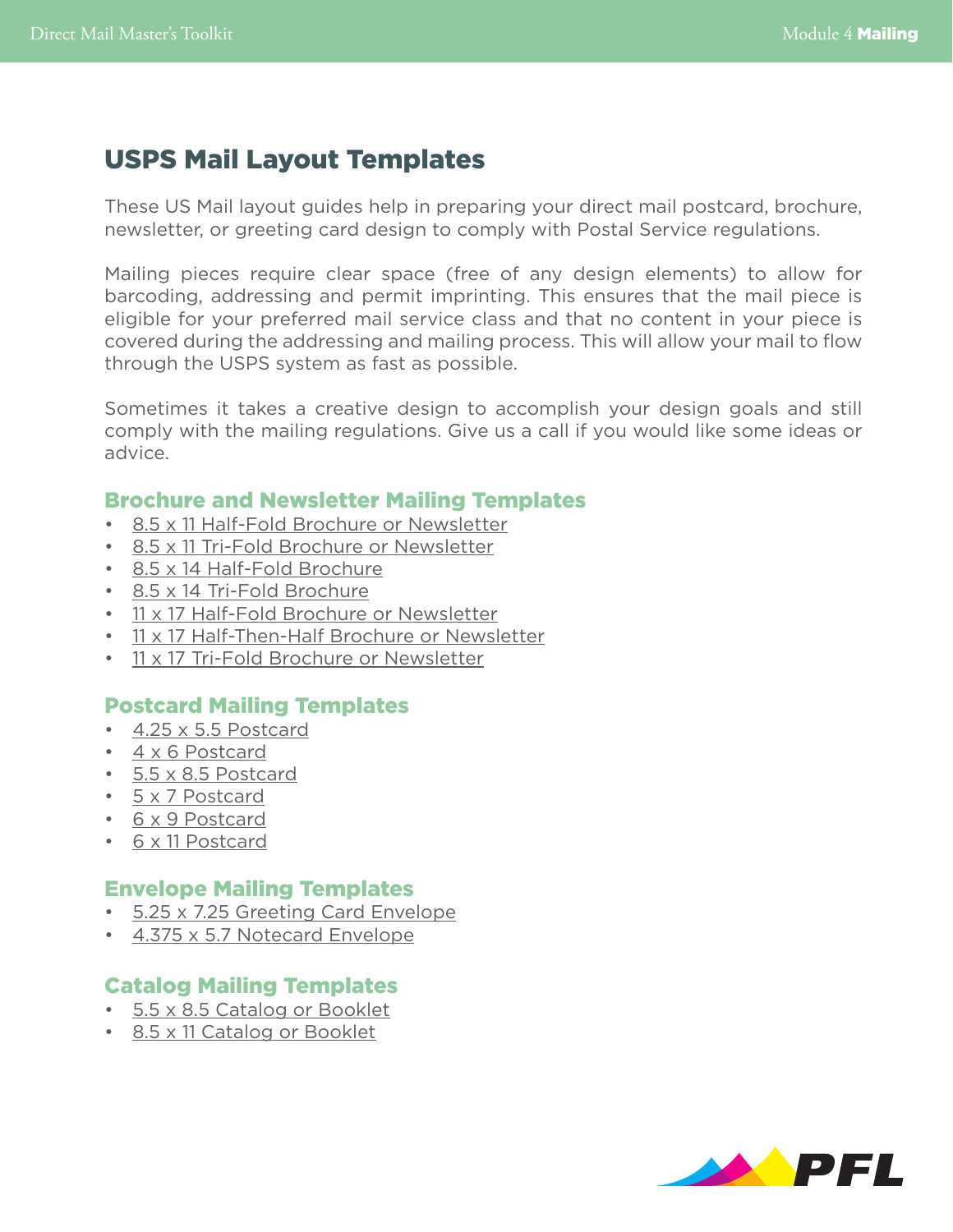# Every Door Direct Mail®

We've touched on EDDM<sup>®</sup> a few times, so let's flush out this new program from the USPS.

Every Door Direct Mail<sup>®</sup> (EDDM<sup>®</sup>) is a perfect way to spur growth in your business by saturating entire neighborhoods using carrier routes — all without the cost of mailing lists and permits. EDDM® is ideal for businesses and individuals looking to gain the attention of basically, anyone (think, "Local Postal Customer"). There is reduced sorting and transportation associated with EDDM®, which translates to a reduction in cost incurred by the USPS, which is then passed on to you. Some of the best suited candidates for EDDM® are businesses that are looking to reach customers in a specific geographical area. They might include restaurants, realtors, local health clinics, contractors and politicians.

#### No mailing lists needed for EDDM®

- Use the simplified address system from the USPS and you'll never have the expense of a mailing list.
- Saturate entire zip codes or carrier routes.

#### No postage permits needed for EDDM®

• Before EDDM<sup>®</sup>, large mailings required a postage permit which could be as costly as \$450. Now, that fee is waived for EDDM® customers.

#### Better response rate with larger format postcards

- Stand out from the competition with a piece that can't be ignored.
- Find new customers, build more traffic and increase revenue.

#### EDDM® Mailing Templates

Download USPS templates for:

- [4.25 x 10.625 Postcard](http://www.printingforless.com/templates/EDDM/4.25x10.625_EDDM.pdf)
- [4.25 x 15 Postcard](http://www.printingforless.com/templates/EDDM/4.25x15_EDDM.pdf)
- [6.25 x 9 Postcard](http://www.printingforless.com/templates/EDDM/6.25x9_EDDM.pdf)
- [6 x 11 Postcard](http://www.printingforless.com/templates/EDDM/6x11EDDM_postcard.pdf)

Minimum Size: 10.5" long or 6.125" high Maximum Size: 15" long or 12" high

# EDDM® Example Projects:

5000, 4.25 x 10.625, full-color postcards, \$1648 total cost including mailing, just 33¢ each 10000, 6.25 x 11, full-color postcards, \$3355 total cost including mailing, just 33.6¢ each **15000, 6.25 x 9, full-color postcards**, \$4864 total cost including mailing, just 32.4¢ each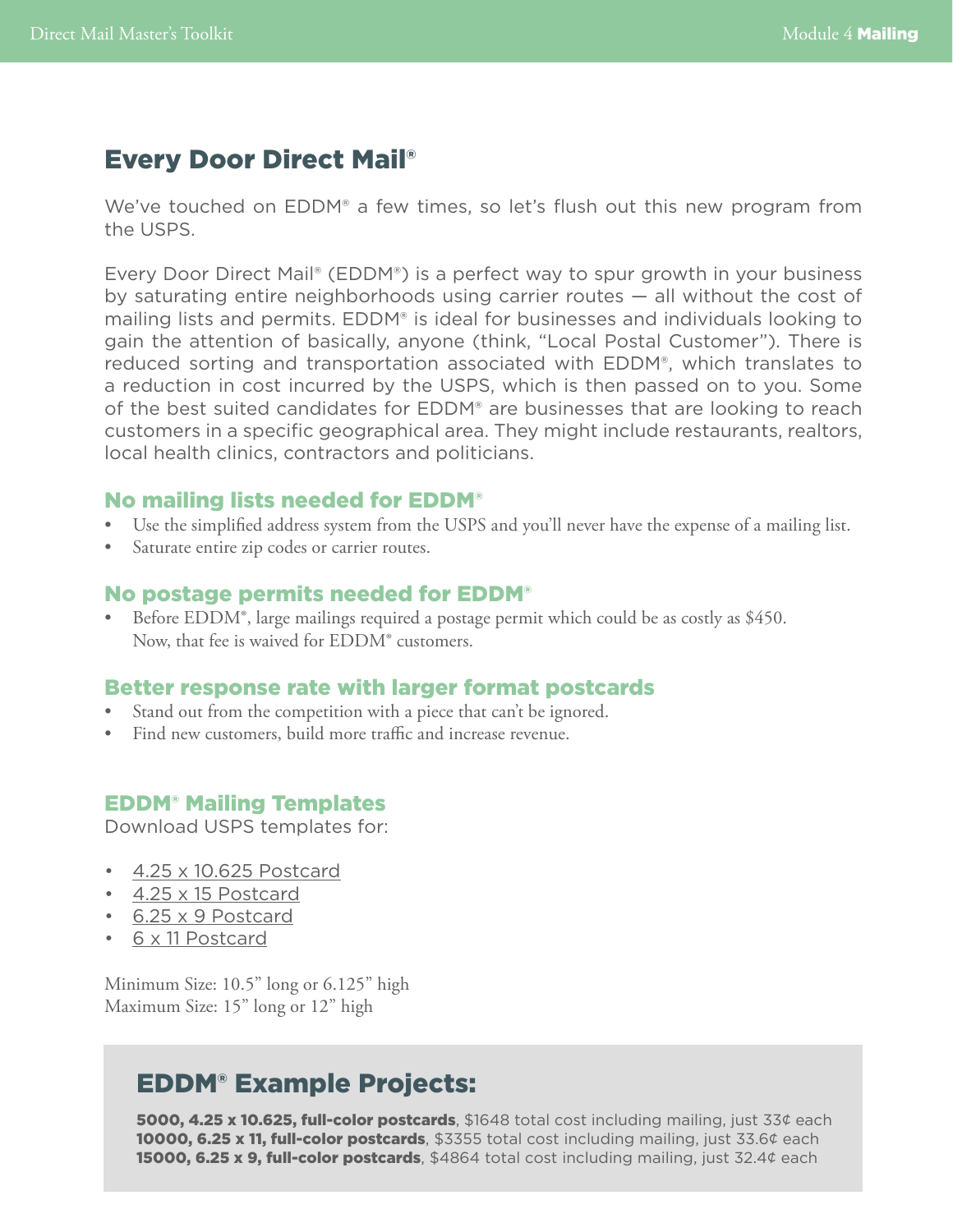# Additional Resources

- [EDDM® Success Kit](http://www.printingforless.com/EDDM-Success-Kit.html?j=36654303&e=shayla@pfl.com&l=4407686_HTML&u=450809129&mid=78218&jb=0&utm_medium=Email&utm_source=EDDM%20Idea%20Kit)
- [Full Service Mailing Team](http://www.printingforless.com/Mailing-Services-Guide.html)
- [Ready To Mail?](http://www.printingforless.com/Mailer-Printing.html)
- [Mailing Timeline](http://www.printingforless.com/Mailing-Timeline.html)